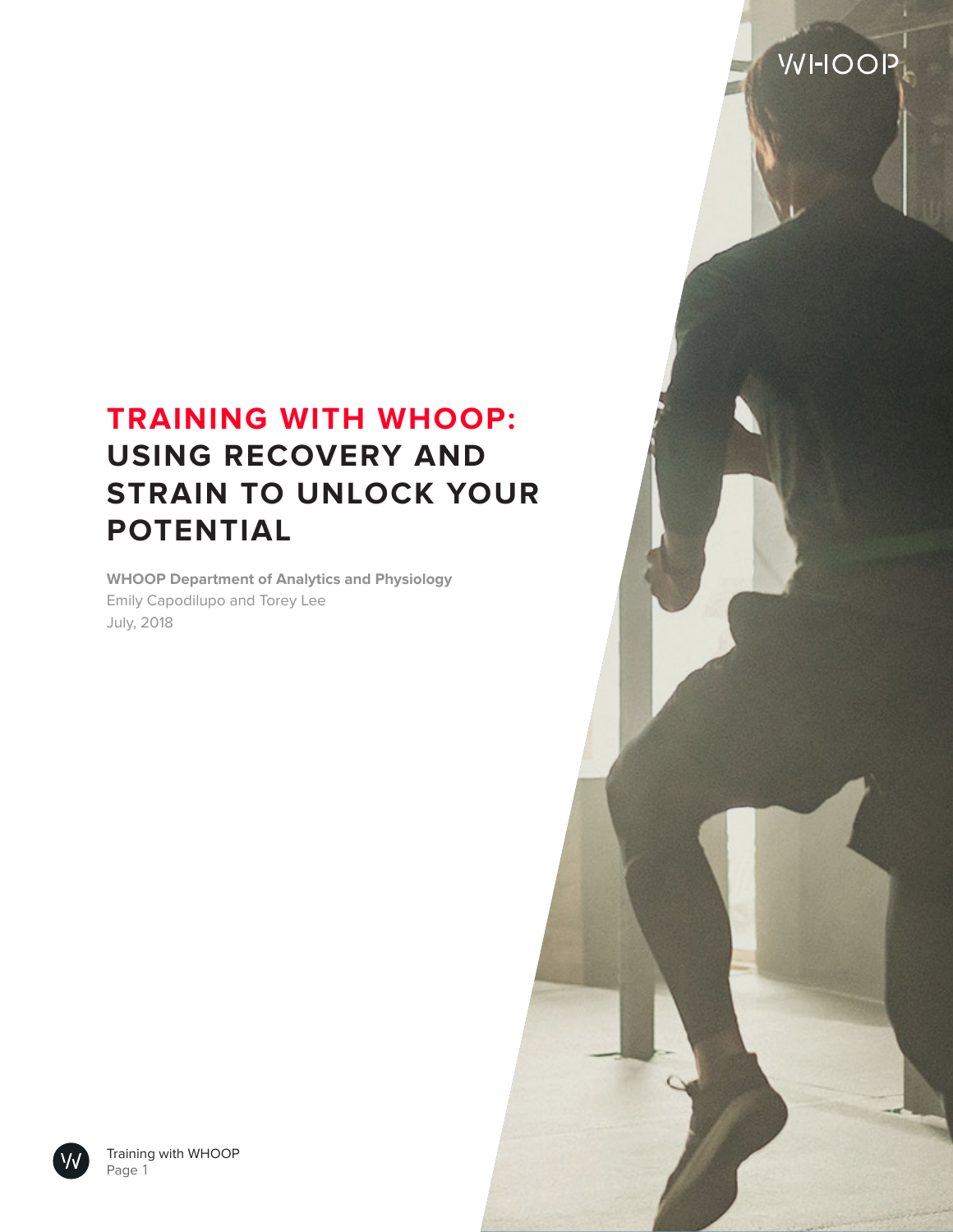### **OBJECTIVE**

There is no shortage of readily available material offering tips and tricks on building training plans. The problem is, even if you limit yourself to peer-reviewed academic publications, not all material seems to agree. In response to all the confusion out there, WHOOP put together this paper. In it, we review three things; (1) what we actually know vs. what is still theory, (2) how WHOOP uses this information to understand your data, and (3) how you can use WHOOP to unlock your fitness potential.

## **INTRODUCTION**

Everyone knows that you have to train to increase fitness and performance, but there is such a thing as too much of a good thing; training too much harms performance just as much as not training enough does. Therefore, top athletes are constantly engaged in a delicate balancing act between overdoing it — risking overtraining and injury — and under-doing it — leaving unrealized performance gains on the table<sup>1,2,3,4</sup>. The motivation behind creating WHOOP<sup>5</sup> was the realization that our bodies were full of information that could help us navigate this fine line, if only we knew how to listen.

WHOOP exposes this information to our members via two primary metrics: Strain and Recovery. In the sections that follow, we get into the science behind these features and discuss how to use them in order to not only understand the impact of training on your body, but also how to use them prescriptively to plan your training.

### **UNDERSTANDING WHOOP STRAIN**

WHOOP Strain, reported on a scale from zero to 21, measures the total cardiovascular load experienced over a specified period of time - such as a workout or day - normalized such that a 21.0 represents the maximal cardiovascular load that could be attained in a day. Put simply, Strain answers the following question: "As a function of the total amount of cardiovascular load I could have possibly placed on my body today, how much load did I experience during this period?" Formulated thusly, Strain differentiates itself from the myriad of alternative measures<sup>6</sup> of load in that it does not attempt to directly model external load (things like steps taken, miles ran, etc.) but rather measures what that load meant to you. If two athletes complete the same activity, for example, they both run the same 8-minute mile, they are almost guaranteed to receive different Strain scores because physiological state going into the workout and physiological response to the workout are this algorithm's only inputs.

 $^6$  Halson, 2014



 $1$  Rowbottom, 2000

 $2$  Turner, 2011

 $3$  Plews et al., 2012

 $^4$  Budgett, 1998

 $^5$  http://www.startupsense.net/blog/ep-161-interview-with-will-ahmed-founder-of-whoop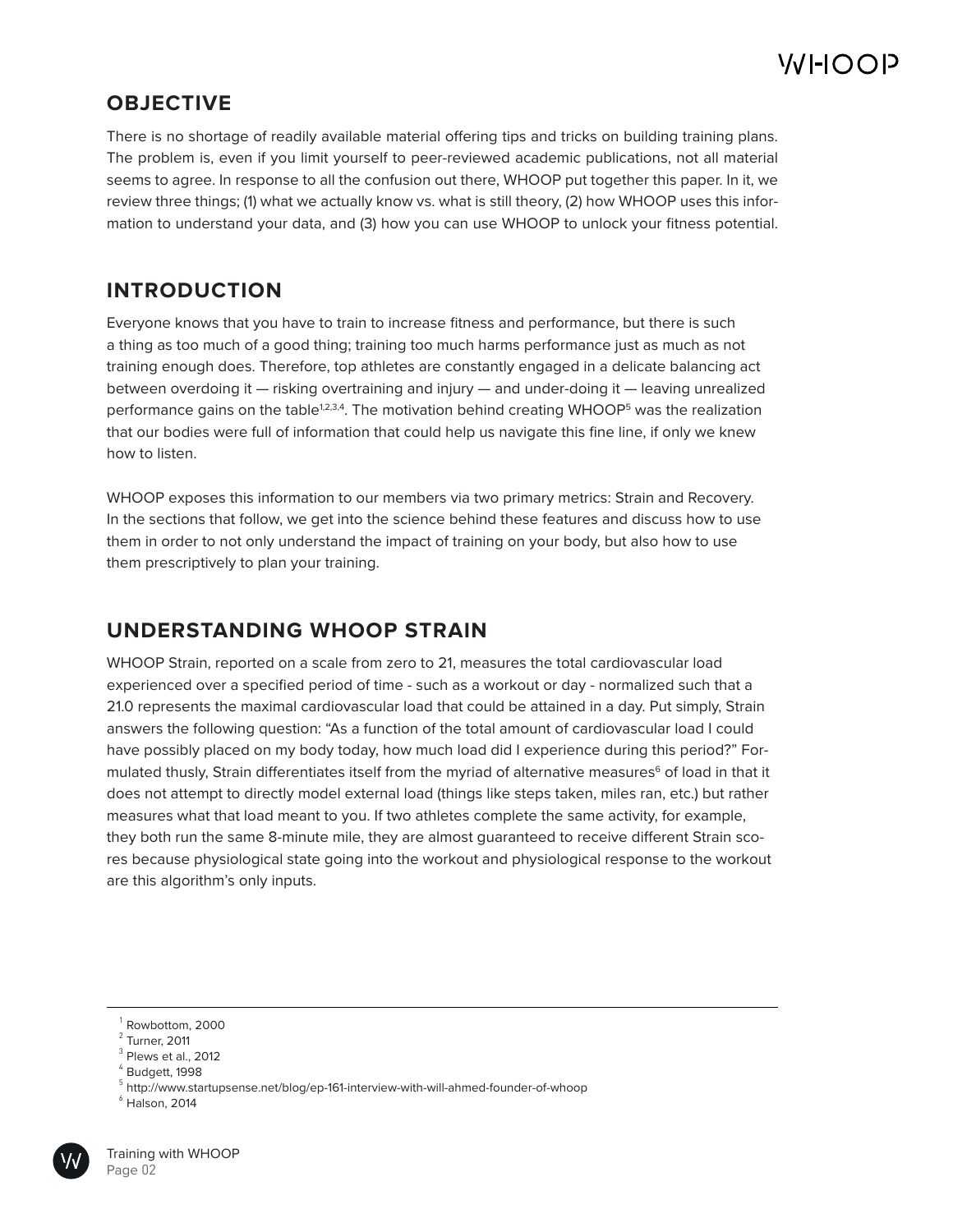By monitoring cardiovascular response to load rather than load itself, we are able to account for contributors to fatigue that external measures of load simply cannot account for, such as the increased effort required to exercise when it's hot7 . Perhaps even more valuable though is the ability to capture sources of Strain that are impossible or impractical to measure via traditional methods, such as emotional stress<sup>8</sup> or the minor loads of everyday life, like grocery shopping. While a healthy, fit athlete might not consciously register the significance of grocery shopping, the reality is that over the course of a day, individually negligible components can add up to something non-negligible, and monitoring them can improve the accuracy of all algorithms that consider load as an input. In previous work<sup>9</sup>, we demonstrated using our own data that non-workout Strain is not only practically significant, but is also larger than you might have thought.

## **UNDERSTANDING WHOOP RECOVERY**

WHOOP Recovery, reported on a scale from zero to 100 percent, measures the body's ability to adapt to a training stimulus. Development of the Recovery algorithm was largely inspired by the finding that there exists an inconsistent "dose response to training"; meaning how hard I train is only one of multiple factors which determine my physiological adaptation (how much more fit I become)<sup>10</sup>. This prompts several questions, most significantly: what else determines my adaptation, and how do I maximize it?

While we do not yet know all of the factors that determine a given athlete's physiological adaptation to training, we do know quite a bit, and leveraged this information to develop the Recovery algorithm. Interestingly, many of the things people assume are strong determinants are only weakly relevant; for example, one study found that only 11% of the differences in training adaptation can be attributed to demographic information such as age, gender, and baseline fitness level<sup>11</sup>. The rest of this section describes our understanding of the relationship between training load and subsequent physiological adaptation.

Most of what we know comes from the work of Dr. Kiviniemi and his team in Finland, and from the work that later built on his work, such as that of Dr. Daniel Plews and his team in New Zealand<sup>12,13,14</sup>. In 2007, Kiviniemi and his team published a paper in which he concluded that athletes who adapted their daily training plan to HRV measurements taken before beginning exercise increased their fitness more than did a control group, even though total training load was equivalent<sup>15</sup>.

To demonstrate this phenomenon in our own data, we looked at 1579 WHOOP users during overreaching training periods - periods of 4 to 14 days during which their Strain averaged around 15 on our 0-21 scale. We then looked at what happened in the week following the overreaching period and divided the athletes into two groups - (1) those who got more fit (n=706) - ie: their training resulted in their fitness improving, and (2) those who got less fit (n=873) - ie: their training left them worse off than they started. Fascinatingly, the biggest difference between those who got less fit and those who got more fit following the overreaching period was HRV during the overreaching period.

- Akselrod et al., 1981 8
- $^\circ$  Allen and Breslow, 2017
- <sup>10</sup> Vasterinen et al., 2011

<sup>&</sup>lt;sup>11</sup> Bouchard and Rankinen, 2001



- $12$  Plews et al., 2012
- $^{13}$  Plews et al., 2014
- $14$  Buchheit et al., 2014
- $^{15}$  Kiviniemi et al., 2007

Maughan, 1999 7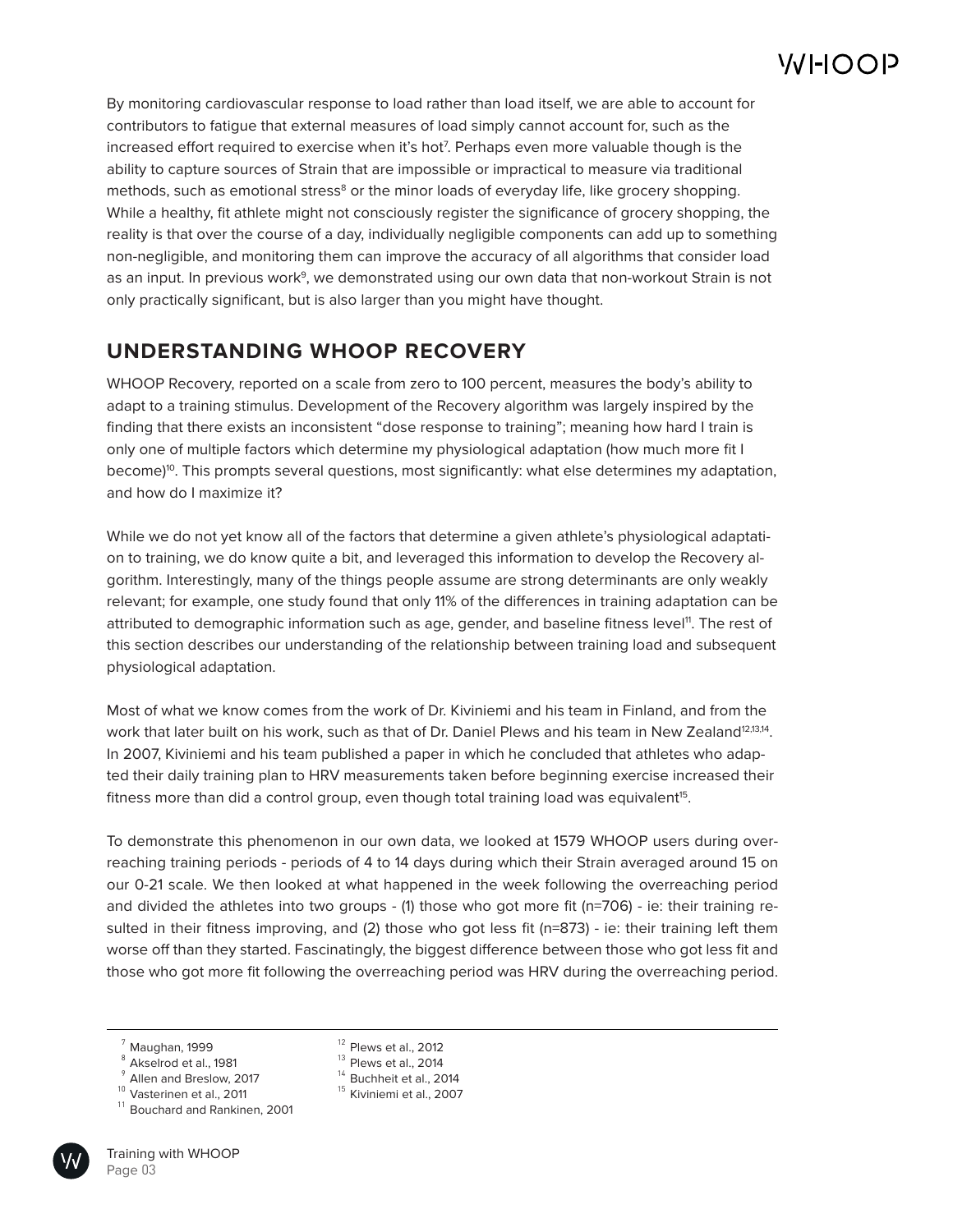The average athlete who became less fit had an HRV during the overreaching period that was 0.4 standard deviations below their recent baseline, while the average athlete who became more fit had an HRV during the overreaching period that was 0.2 standard deviations above their recent baseline. A t-test to confirm the significance of these differences had a p-value of  $10^{-21}$ . Importantly, those athletes who experienced positive adaptations actually had higher average Strains than did those athletes who experienced negative adaptations (15.2 vs 14.4); meaning this difference is not explained by the negative adaptation athletes working harder and therefore burning out at greater rates. Additionally, there was no meaningful difference in total sleep time, with both groups averaging just under 7 hours per night. This finding is therefore consistent with the Kiviniemi findings reviewed above.

What our work, and the work that inspired it, together come to suggest is that a non-negligible determinant of our response to a training stimulus may be explained by HRV prior to training. This is exciting because it may mean that by saving our hardest workouts for days on which we are most ready to adapt to them, we can workout less and experience greater gains, freeing up precious time for other pursuits. It is worth noting that the WHOOP research presented here is observational, and the relationship between HRV during the overreaching period and cardiovascular fitness in the subsequent days has so far only been shown to be correlative; further studies would be required to prove a causal relationship.

### **PUTTING IT TOGETHER**

#### **PERFORMANCE = FITNESS - FATIGUE**

Athletic performance is generally understood to follow "Bannister's Fitness-Fatigue Model<sup>16</sup>," which essentially says the following:

### **Performance = Fitness - Fatigue**17,18

Put simply, fitness determines the upper limit of how we perform, but actual performance is limited by current levels of fatigue. Even to athletes unfamiliar with Bannister's work, his findings seem intuitive: an elite athlete will not perform at an elite level when totally run down and an untrained athlete will not perform at an elite level no matter how well rested.

While the theory presented by Bannister and his team seems simple, actually applying his formula is anything but. As soon as we try to take this work from the theoretical to the applied, we are faced with nontrivial questions such as "how many units of fatigue is 'I'm tired but could probably do another set'"? Or "how many units of fitness is 'I run a 5-minute mile'"? Bannister and his team don't provide answers to these questions, but thankfully our bodies do.



 $16$  Bannister, 1975

Morton et al., 1990 17

Turner, 2011 18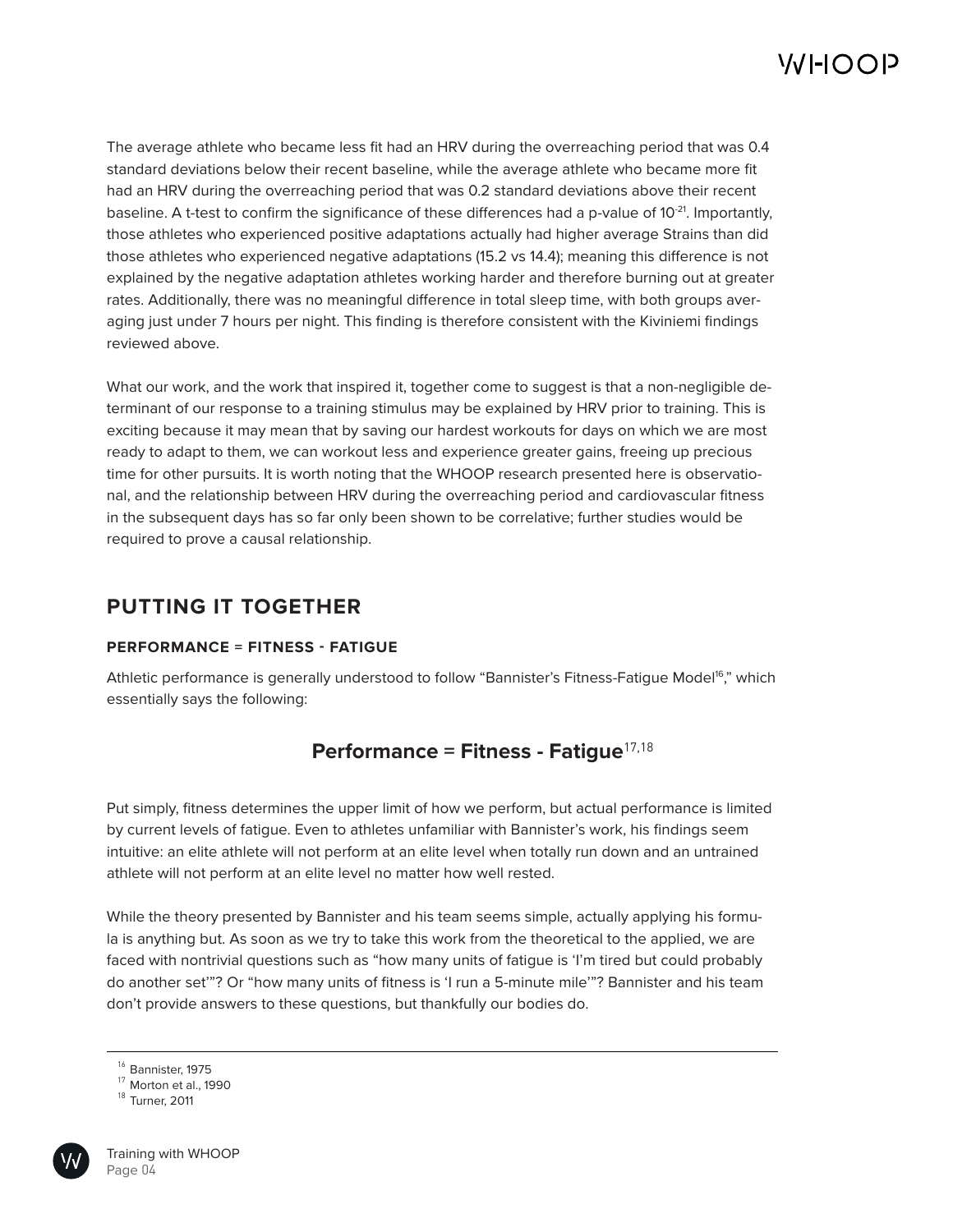#### **HRV TO THE RESCUE**

Heart rate variability (HRV) is a measure of the fluctuation in the length of the time interval between successive heartbeats<sup>19</sup>. Although HRV presents as a feature of cardiovascular output, its source originates in the autonomic nervous system; HRV is therefore a valuable window into systemic well-being with distinct information from that provided by measurements of resting heart rate $2^{1,22}$ . HRV has been shown to correlate with both subsequent athletic performance and the previous day's training load, and as such, when monitored regularly and reliably, can be considered a reliable indicator of an athlete's fitness/fatique balance<sup>23,24,25,26,27,28</sup>. HRV is able to encode information on both sides of the performance equation because what it is really telling you is **what percentage of your body's total ability to do work is currently allocated.** 

Put simply, our bodies have a certain capacity to work. At any given time, some amount of that capacity is being used for the necessary maintenance of physiological processes, like breathing, and what's not pre-allocated to these tasks is available for voluntary processes, like going for a run. All kinds of physiological needs put demands on our resources: when it's hot we use resources to keep ourselves cool, when we are sick we use resources to power our immune system, after exercise we use resources to repair and rebuild muscles. The more demands we have, the fewer are left over to put towards athletic performance. Availability of physiological resources manifests in HRV because the more we have unallocated, the more balanced the autonomic nervous system's two branches will be. As we allocate more and more resources, the sympathetic (activating) nervous system becomes increasingly dominant to manage these demands, thus decreasing the balance between it and the parasympathetic (deactivating) nervous system.

#### **ACTIONING THE INSIGHTS**

In the short term, total available resources are fixed and resources are allocated in priority order, meaning once all resources are allocated lower priority demands are simply denied. Understanding this is important to understanding how to put together a multi-day training plan. If I work out today, I will create demands on my resources; such as a need to repair damage done to muscles and to replace spent glycogen. If my body has available capacity to handle these demands, it will, and if not, it will not. The next day, whether or not those demands have been addressed will determine if I am now exercising on glycogen-depleted muscles or glycogen-replete muscles. This difference will have a huge impact on how I perform.

Since we first launched, WHOOP Recovery has removed the guesswork from determining your body's daily capacity to do work. Recently, we added another vital piece of information to this equation by introducing Training Zones, which help WHOOP users predict next-day Recovery based on today's Recovery and Day Strain. In the section that follows, we dive into the work that went into developing this feature.

- $21$  Stauss, 2003
- $22$  Garet et al., 2010
- $^{23}$  Earnest et al., 2004
- $^{24}$  Stanley et al., 2013
- $^{25}$  Hynynen et al., 2010
- <sup>26</sup> Kiviniemi et al., 2007
- $^{27}$  Plews et al., 2014
- $^{28}$  Hautala et al., 2009

<sup>&</sup>lt;sup>19</sup> Bilchick and Berger, 2006

 $^{20}$  Uusitalo et al., 1998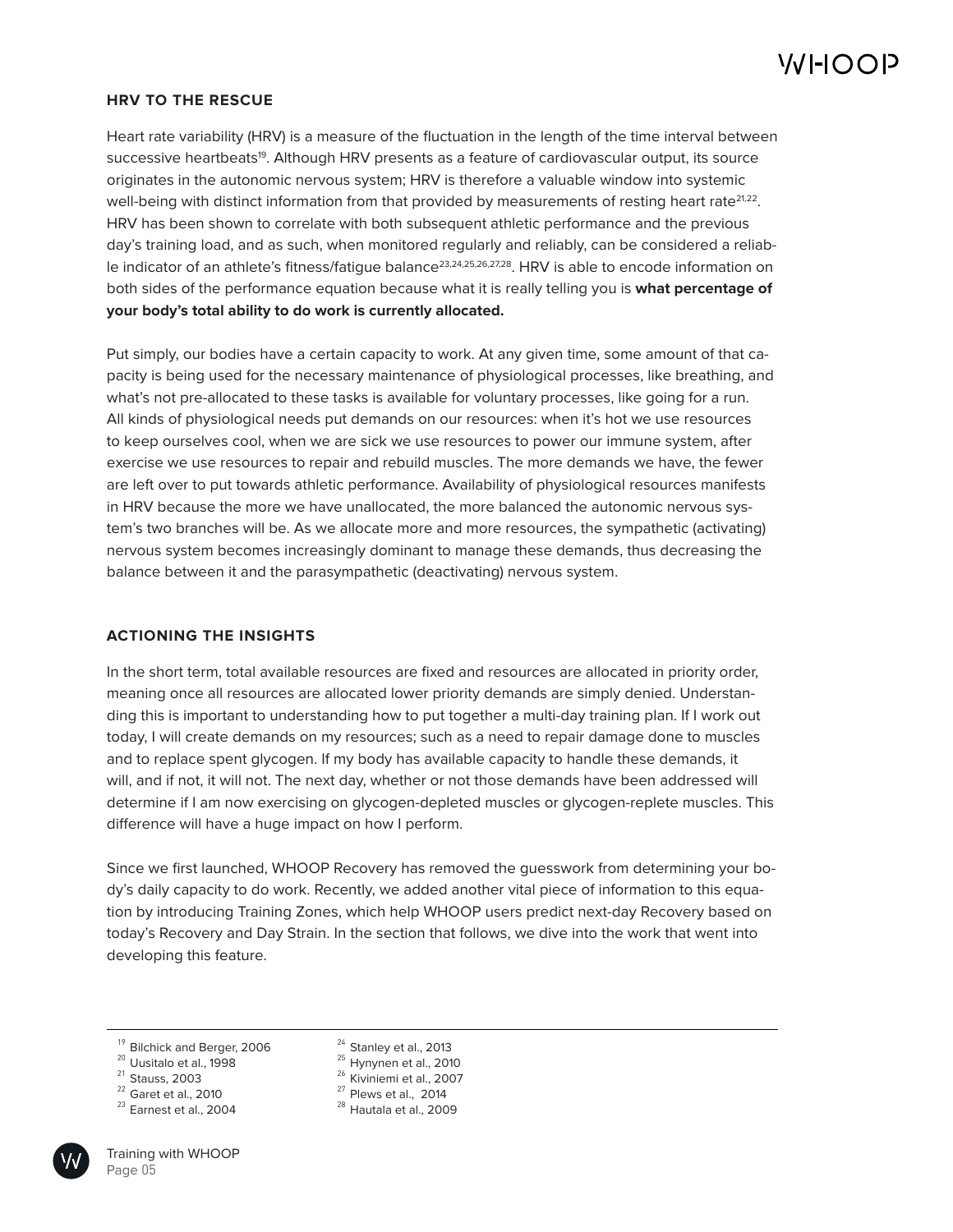# VJHOOP

## **WHOOP TRAINING ZONES**

In order to make it as straightforward as possible to interpret trends in WHOOP Recovery and Strain, WHOOP introduced Training Zones, which classify combinations of Strain and Recovery into one of three designations:

(1) Overreaching, (2) Optimal, or (3) Restoring. To create the zone boundaries, we analyzed nearly one million samples taken from our users between September 2017 and June 2018. From each sample, we looked at the Recovery and Strain experienced by a user and the following day's HRV relative to baseline by using the same baselining method we use in calculating Recovery. We then binned samples based on their Recovery/Strain data and calculated the mean impact on HRV for each bin. Finally, the whole grid was divided into three zones based on the direction of the expected change in HRV. The Optimal Training Zone represents values of Recovery and Strain for which the typical WHOOP user's next-day HRV is not statistically different from their recent baseline. The Overreaching Zone covers the Recovery/Strain combinations after which users typically experience next-day HRV values below their recent baseline. Conversely, the Restoring Zone represents the combinations of Recovery and Strain that typically lead to next-day HRV values above their recent baseline.



In the figure above, the grid of all possible Recovery/Strain values are color coded based on the expected change in HRV relative to baseline, with the greatest increases shown in the darkest blue and greatest decreases shown in the darkest red.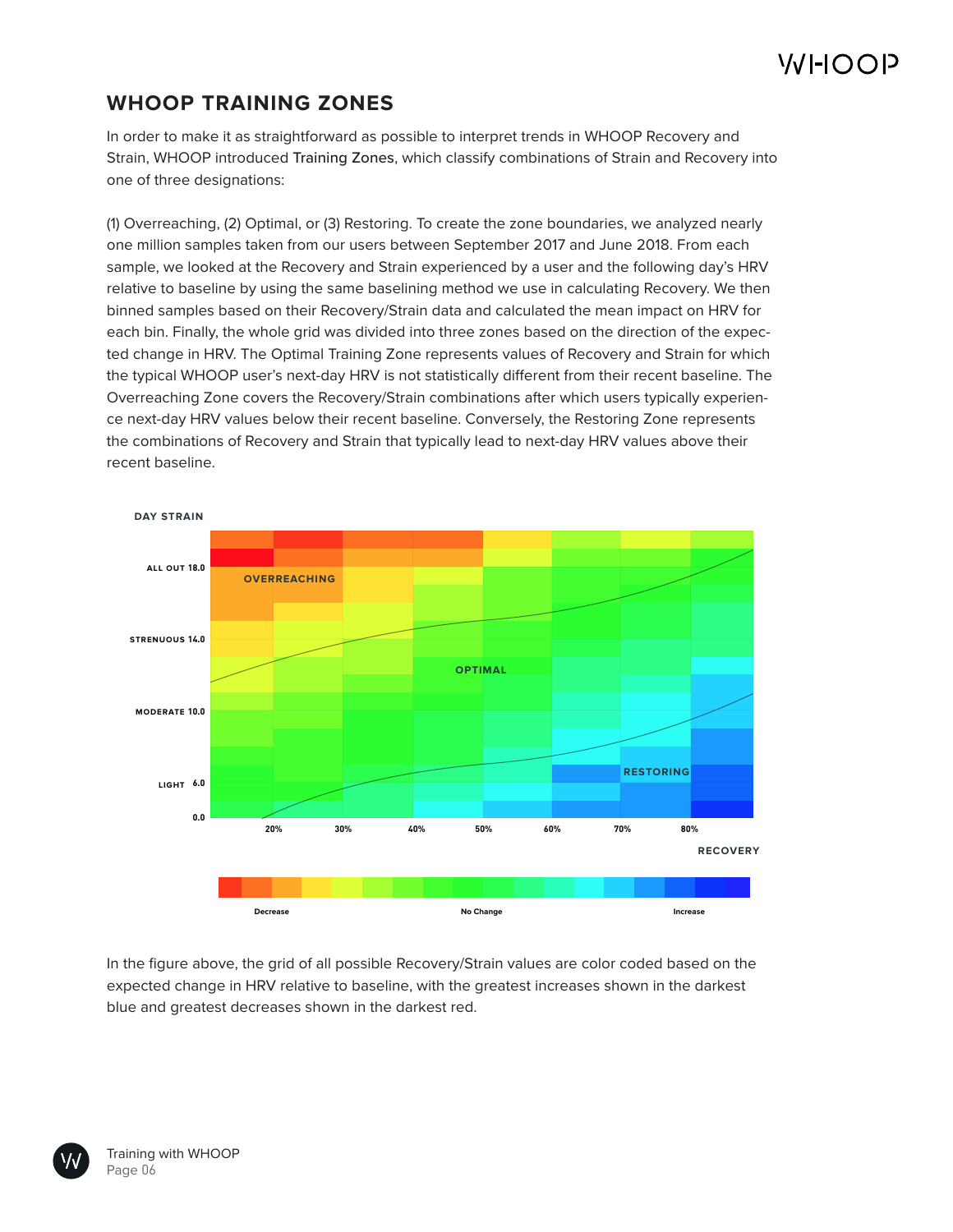The data presented above is consistent with the results presented earlier. Strain alone doesn't determine physiological response, but rather readiness to take on Strain, as measured by Recovery, meaningfully impacts how we respond to training. To put this in the terms used above, when we have available capacity to adapt to a training stimulus, we are more likely to fully recover from it by the next day than we are when we work out, despite having relatively few resources that can be allocated to workout adaptation.

This feature therefore enables more intelligent training than would be possible without reliable daily HRV readings. One may counter that carefully designed training plans can account for the expected fatigue and associated decrease in preparedness following intense exercise, thereby obfuscating the need to for a wearable. However, human physiology is complex, and physical and emotional stressors beyond exercise—like work and travel — can have a negative effect on performance.29,30 Conversely, recovery-promoting behaviors like sleep, hydration, and stress management can increase performance by causing fatique to decay at greater rates.<sup>31,32</sup>

The WHOOP Always On philosophy recognizes that even the most elite athletes don't turn off when practice ends and what happens the rest of the day can be relevant. By monitoring HR and HRV continuously, all contributors to "fatigue" are captured by Day Strain and real readiness is captured by Recovery, instead of formulaically predicting the rate of fatigue's decay. Therefore, the training impact predicted by Training Zones is more robust than could possibly be achieved by a model which only considers relevant what took place during the workout.

#### **PUTTING THE TRAINING ZONES TO WORK**

Which is better, 90 minutes of yoga or 2 hours of trail running?

Hopefully that question sounded completely ridiculous; "better" depends on my goals, what I have done recently, and how I'm feeling. For all the reasons that the above question is ridiculous, "which training zone is the best?" is equally ridiculous. The purpose of the Training Zones feature is not to create a universal target - the way 100% sleep performance<sup>33</sup> is always worth aiming for - but rather to help you understand how your goals are, or are not, aligned with your training, as well as to help you plan your workout today based on your Recovery this morning and the training effect you are hoping to elicit.

Staying within the Optimal Training Zone allows an athlete to recover from the training stimulus within 24-hours. However, this region is not always the most advantageous. For instance, tapering, in which an athlete dramatically reduces training load in an attempt to reduce fatigue, has been



 $^{29}$  Cropley et al., 2017

 $30$  Breslow, 2016

 $31$  Mah et al., 2011

 $32$  "Fluids in Sport", 2009

 $^{\rm 33}$  https://www.whoop.com/support-categories/getting-started/#what-is-sleep-performance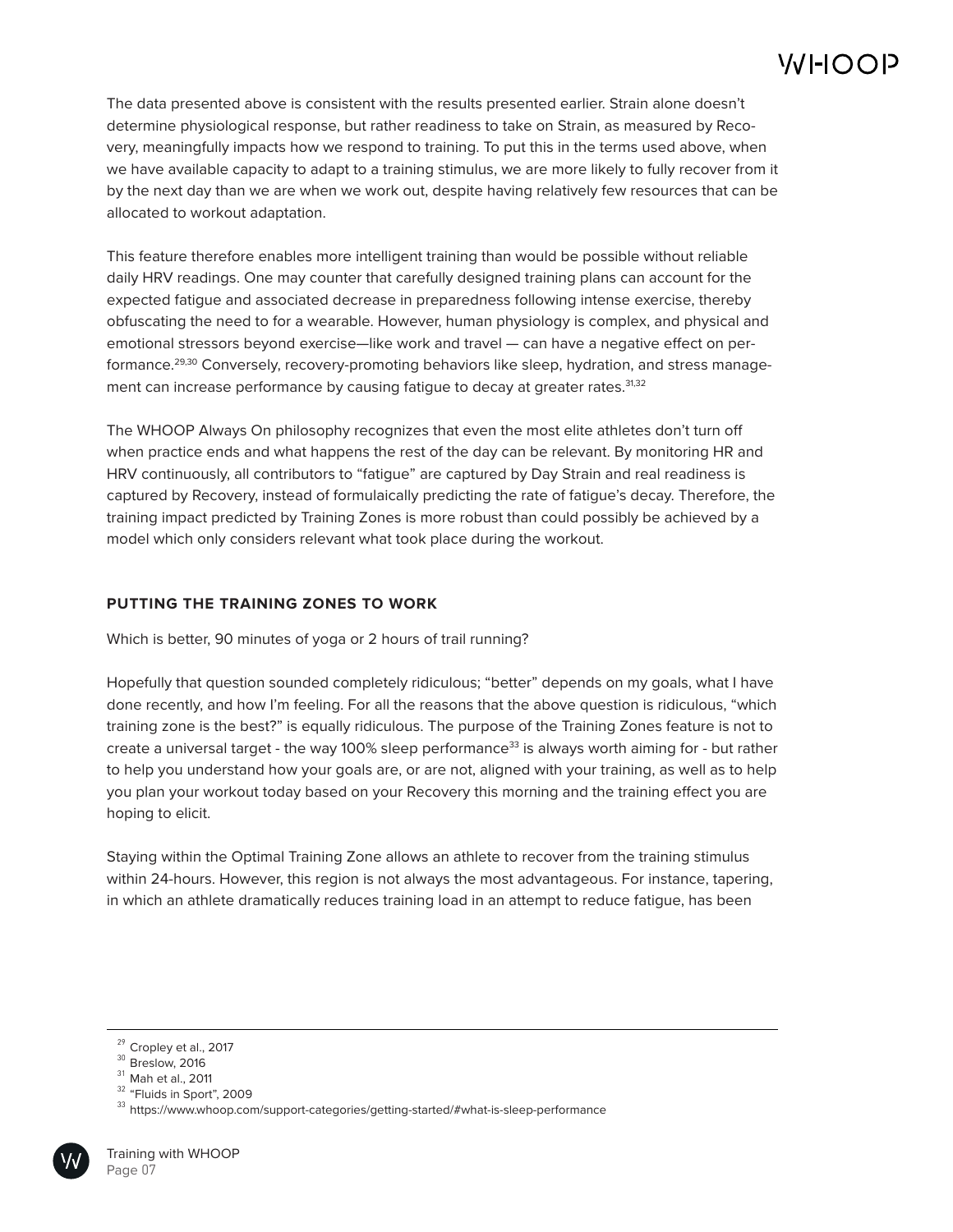shown to produce significant performance improvements<sup>34</sup>. Thus, the Restoring Zone may be the most advantageous zone for an athlete with an upcoming competition. Additionally, significant fitness gains can be achieved by alternating between periods of overreaching and recovery<sup>35,36,37</sup> so spending time in the Overreaching Zone is an important part of many training plans. While time in all 3 zones can be beneficial towards reaching one's goal, over the long term it's important users achieve a balance between training and recovery. This is where the "Optimal Zone" gets its name; users should aim over the long term to average roughly around this middle zone.

#### **THE CAVEAT: IT'S NOT JUST ABOUT THE ZONE**

It is important to note that not all Overreaching, Optimal and Restoring days are equal. Clearly, even with the same distribution of Overreaching, Optimal, and Restoring days, a sleep-deprived athlete with unhealthy behaviors that continually wakes up with low Recovery will likely achieve different fitness gains than a well-rested, healthy athlete with consistently high Recovery. To use the WHOOP Training Zones effectively, athletes should strive to wake up as recovered as possible — achieved through behaviors such as adequate sleep, drinking plenty of water, managing stress, and other healthy habits. 38,39,40

In order to get as fit as possible as quickly as possible, you will need to take on high-Strain workouts. But in order to be ready for those high-Strain workouts, you need to be properly Recovered; so while every Recovery value has corresponding Strain values that will typically cause you to be more, less, or similarly Recovered the next day, not every Recovery value has corresponding Strain values that would typically cause you to be prepared to work hard enough to meet your fitness goals for the day. It is therefore important to strive for as many "green" Recovery days as possible to enable training hard without venturing too far into Overreaching territory.

### **CONCLUSION**

The WHOOP Strap 2.0 and the WHOOP Data Analysis Platform can help remove many of the mysteries of training. By monitoring our physiological response to cardiovascular load and recovery efforts throughout the day, we can take decades-old training philosophy and meaningfully apply it to better reach our goals and true physiological potential.

- $^{\rm 35}$  Mujika et al., 2018
- $36$  Budgett, 1998
- $37$  Turner, 2011
- $^{38}$  Cropley et al., 2017

Training with WHOOP Page 08

 $^{39}$  Sepulveda et al., 2014

 $^{40}$  Cebeci et al., 2015

 $34$  Turner, 2011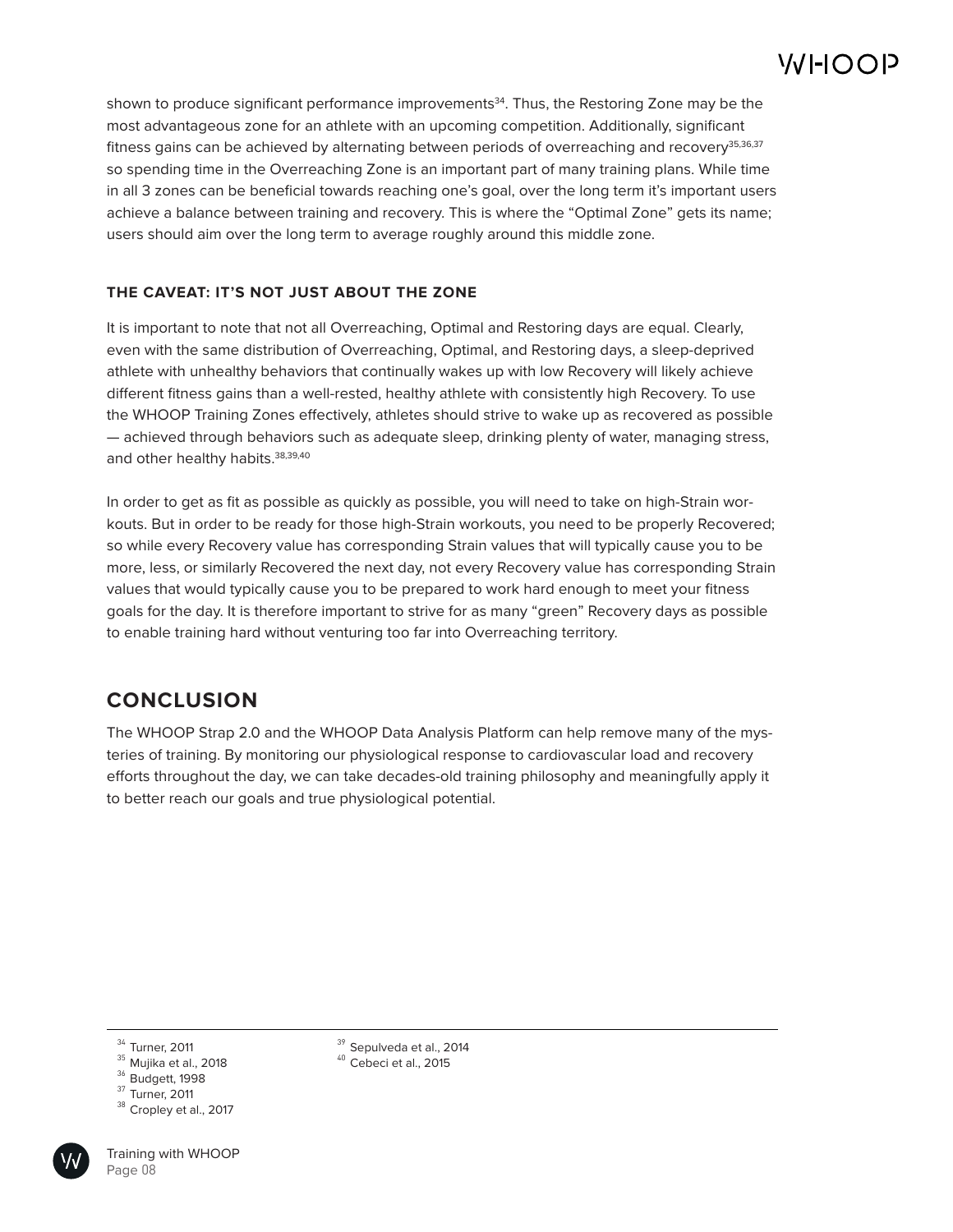## **REFERENCES**

Akselrod S, Gordon D, Ubel FA, Shannon DC, Berger AC, Cohen RJ (1981). Power spectrum analysis of heart rate fluctuation: A quantitative probe of beat-to-beat cardiovascular control. Science 213: 220–222

Allen C, Breslow E (2017) The Advantage of Continuous Physiological Monitoring. http://whoopinc.wpengine.com/wp-content/uploads/2018/04/The-Advantage-of-Continuous-Physiological-Monitoring.pdf

Banister EW, Calvert TW. A systems model of training for athletic performance. Aust J Sports Med 1975; 7: 57-61.

Bilchick KC, Berger RD (2006) Heart Rate Variability. Journal of Cardiovascular Electrophysiology 17:691-694.

Bouchard C, Rankinen T (2001) Individual Differences in Response to Regular Physical Activity. Med Sci Sports Exerc. 33:446-451.

Breslow, E (2016). Case Study: The Effect of Travel on Sleep and Recovery. Whoop, Inc. Retrieved from https://www.whoop.com/the-locker/the-effect-of-travel-on-sleep-and-recovery/

Buchheit, M. (2014). Monitoring training status with HR measures: do all roads lead to Rome? Frontiers in Physiology, 5, 73. http://doi.org/10.3389/fphys.2014.00073

Budgett, R. (1998). Fatigue and underperformance in athletes: the overtraining syndrome. British Journal of Sports Medicine, 32(2), 107–110.

Cebeci, S., Canbal, M., Yuksel, R., Cetin, M., Caliskan, Y., Dane, S. (2015). The effect of sleep deprivation on heart rate variability in shift and non-shift physicians. Clinical and Investigative Medicine, 38(4), 233-236.

Chiu, L.Z.F., Barnes, J.L. (2003). The Fitness-Fatigue Model Revisited: Implications for Planning Short- and Long-Term Training. Strength and Conditioning Journal, 25(6), 42-51.

Cropley, M., Plans, D., Morelli, D., Sütterlin, S., Inceoglu, I., Thomas, G. & Chu, C. The Association between Work-Related Rumination and Heart Rate Variability: A Field Study. Frontiers in Human Neuroscience, 11(27), 1-6.

Dong, J.G. (2016). The role of heart rate variability in sports physiology. Experimental and Therapeutic Medicine, 11(5), 1531–1536.

Earnest, C.P., Jurca, R., Church, T.S., Chicharro, J.L., Hoyos, J., & Lucia, A. (2004). Relationship between physical exertion and heart rate variability characteristics in professional cyclists during the Tour of Spain. British Journal of Sports Medicine, 38, 568-575.

Fluids in Sport. (2009). Sports Dietitians Australia. Retrieved from https://www.sportsdietitians. com.au/wp-content/uploads/2015/04/Fluids-in-sport.pdf

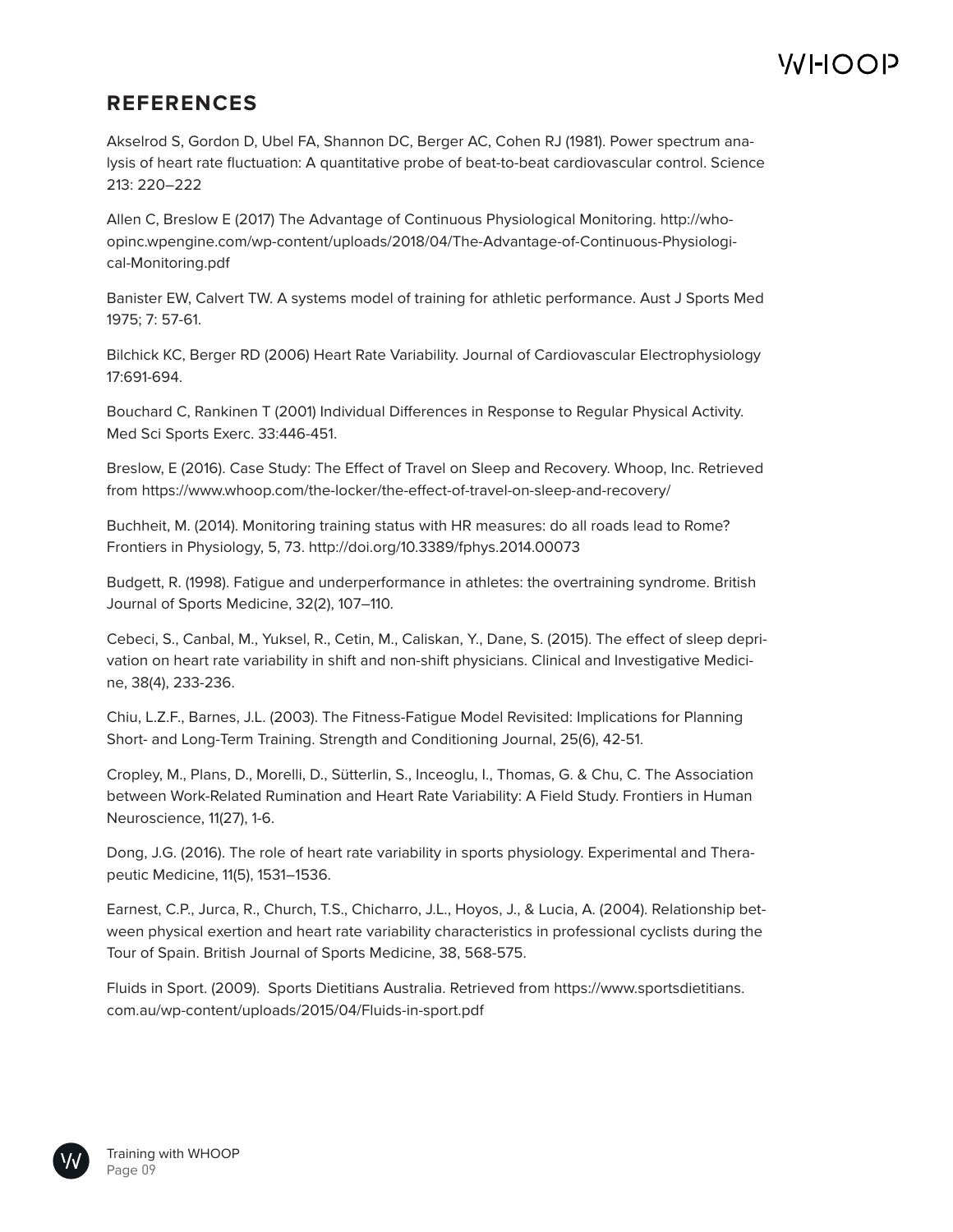Garet, M., Tournaire, N., Roche, F., Laurent, R., Lacour, J.R., Barthélémy, J.C., & Pichot, V. (2004). Individual Interdependence between Nocturnal ANS Activity and Performance in Swimmers. Medicine & Science in Sports & Exercise, 36(12), 2112-8.

Garet M, Pichot V, Roche F, Barthelemy JC (2010) Heart Rate Variability. In Exercise Physiology: From A Cellular to an Integrative Approach by Phillippe Connes, 162-179.

Halson, S. L. (2014). Monitoring Training Load to Understand Fatigue in Athletes. Sports Medicine (Auckland, NZ), 44(Suppl 2), 139–147.

Hautala, A.J., Kiviniemi, A. M., & Tulppo, M.P. (2009). Individual responses to aerobic exercise: The role of the autonomic nervous system. Neuroscience and Biobehavioral Reviews, 33, 107-115.

Hoffman, J.R. (2012). Understanding the general principles of periodization. Human Kinetics. Retrieved from http://www.humankinetics.com/excerpts/excerpts/understand-the-general- principles-of-periodization

Hynynen, E., Vesterinen, V., Rusko, H., & Nummela, A. (2010). Effects of Moderate and Heavy Endurance Exercise on Nocturnal HRV. International Journal of Sports Medicine, 31(6), 428-432.

Jackowska, M., Dockray, S., Endrighi, R., Hendrickx, H., & Steptoe, A. (2012). Sleep problems and heart rate variability over the working day. Journal of Sleep Research, 21(4), 434-40.

Kanwetz, N. (2016). The Science of Supercompensation and How It Makes You Fast. TrainerRoad. Retrieved from http://blog.trainerroad.com/science-of-supercompensation/

Kiviniemi, A. M., Hautala, A.J., Kinnunen, H., & Tulppo, M.P. (2007). Endurance training guided individually by daily heart rate variability measurements. European Journal of Applied Physiology, 101(6), 743-751.

Mah C. D., Mah K. E., Kezirian E. J., & Dement W. C. (2011). The Effects of Sleep Extension on the Athletic Performance of Collegiate Basketball Players, Sleep, 34(7), 943-950.

Maughan, R (1999) Exercise in the Heat: Limitations to Performance and the Impact of Fluid Replacement Strategies. Introduction to the Symposium. Canadian Journal of Applied Physiology, 24(2): 149-151.

Morton, R. H., Fitz-Clarke, J.R., & Banister, E.W. (1990). Modeling human performance in running. Journal of Applied Physiology, 69(3), 1171-1177.

Mujika, I., Halson, S., Burke, L.M., Balague, G., & Farrow, D. (2018). An Integrated, Multifactorial Approach to Periodization for Optimal Performance in Individual and Team Sports. International Journal of Sports Physiology and Performance, 13, 538-561.